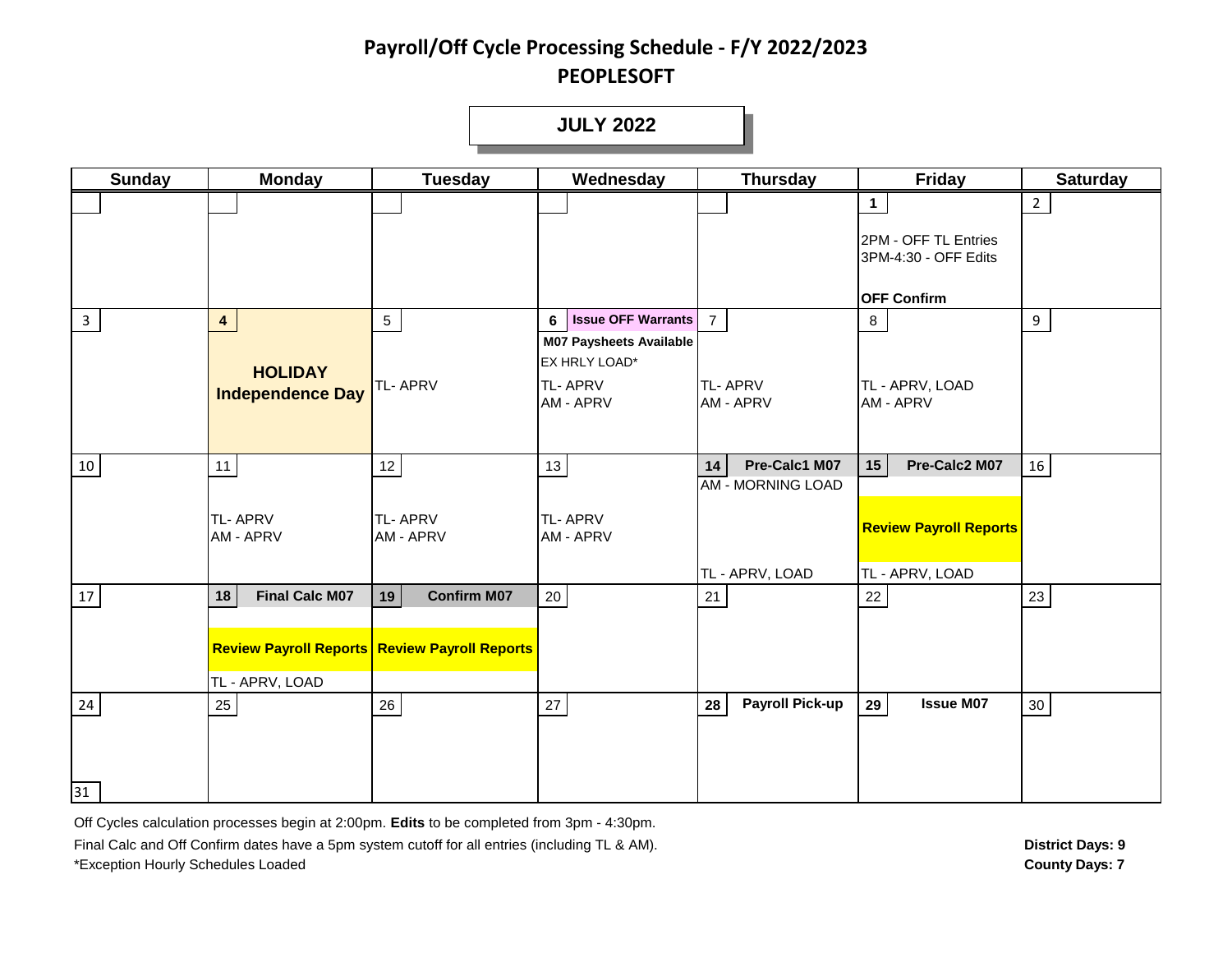#### **DECEMBER 2003 AUGUST 2003 AUGUST 2022**

| <b>Sunday</b> | <b>Monday</b>                                 | <b>Tuesday</b>                                                     | Wednesday                                                                          | <b>Thursday</b>                                                                 | <b>Friday</b>                                                                                                                 | <b>Saturday</b> |
|---------------|-----------------------------------------------|--------------------------------------------------------------------|------------------------------------------------------------------------------------|---------------------------------------------------------------------------------|-------------------------------------------------------------------------------------------------------------------------------|-----------------|
| 31            | $\overline{1}$                                | $2^{\circ}$                                                        | $\mathbf{3}$<br>2PM - OFF TL Entries<br>3PM-4:30 - OFF Edits<br><b>OFF Confirm</b> | $\overline{4}$<br><b>TL-APRV</b>                                                | <b>Issue OFF Warrants</b><br>5 <sup>5</sup><br><b>M08 Paysheets Available</b><br>EX HRLY LOAD*<br>TL- APRV, LOAD<br>AM - APRV | $6\phantom{1}$  |
| 7             | $8\phantom{.}$<br><b>TL-APRV</b><br>AM - APRV | 9<br>TL-APRV<br>AM - APRV                                          | 10<br><b>TL-APRV</b><br>AM - APRV                                                  | 11<br><b>TL-APRV</b><br>AM - APRV                                               | 12<br>TL- APRV, LOAD<br>AM - APRV                                                                                             | 13              |
| 14            | $15\,$<br><b>TL-APRV</b><br>AM - APRV         | Pre-Calc1 M08<br>16<br><b>AM - MORNING LOAD</b><br>TL - APRV, LOAD | Pre-Calc2 M08<br>17<br><b>Review Payroll</b><br><b>Reports</b><br>TL - APRV, LOAD  | 18<br><b>Final Calc M08</b><br><b>Review Payroll Reports</b><br>TL - APRV, LOAD | 19<br><b>Confirm M08</b><br><b>Review Payroll</b><br><b>Reports</b>                                                           | $20\,$          |
| 21            | $22\,$                                        | 23                                                                 | 24                                                                                 | 25                                                                              | 26                                                                                                                            | $27\,$          |
| 28            | 29                                            | <b>Payroll Pick-up</b><br>30                                       | <b>Issue M08</b><br>31                                                             | $\mathbf{1}$                                                                    | $\overline{2}$                                                                                                                | $\mathbf{3}$    |

Off Cycles calculation processes begin at 2:00pm. **Edits** to be completed from 3pm - 4:30pm. **District Days: 10** Final Calc and Off Confirm dates have a 5pm system cutoff for all entries (including TL & AM). **County Days: 7** \*Exception Hourly Schedules Loaded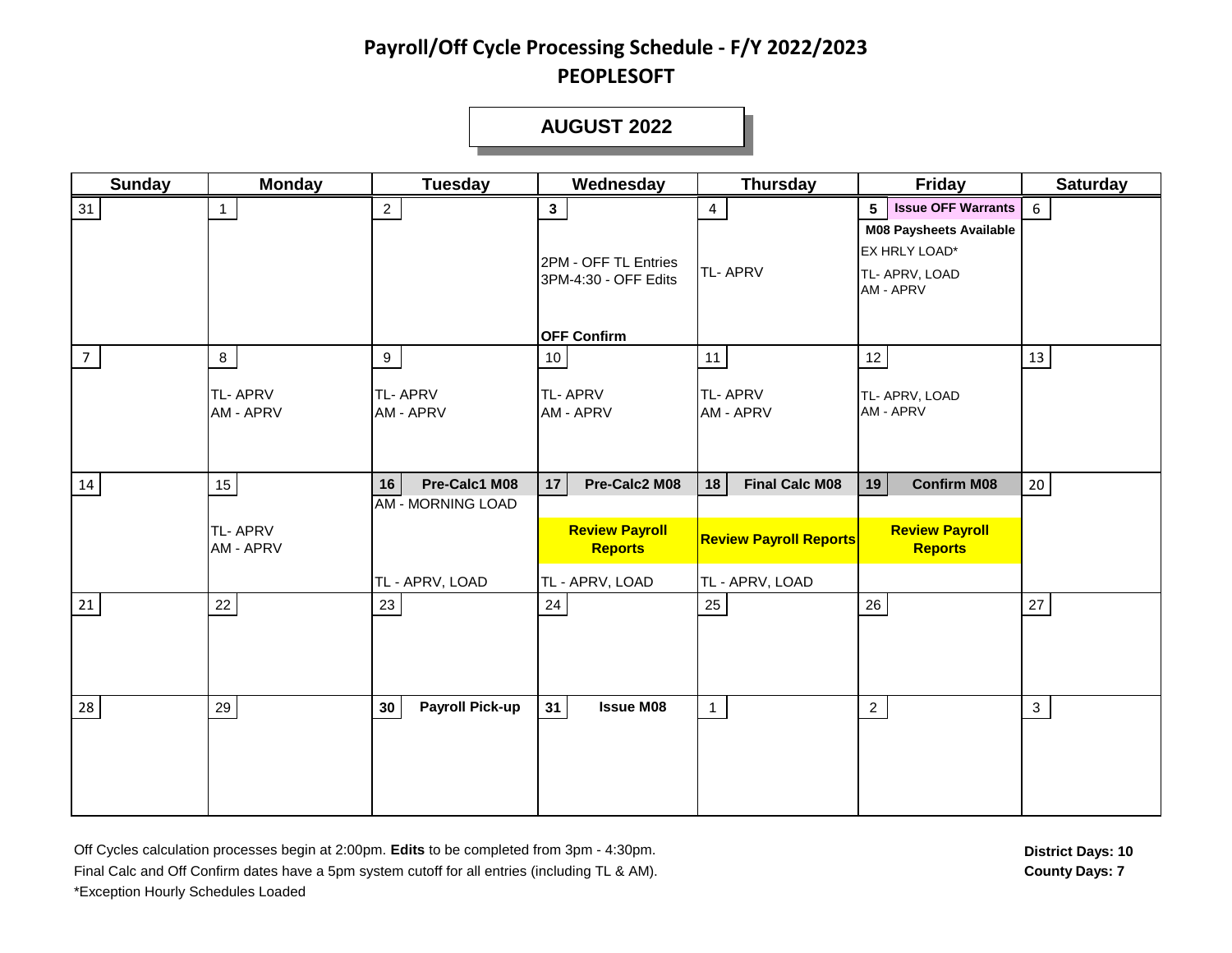#### **SEPTEMBER 2022**

| <b>Sunday</b>  | <b>Monday</b>                      | <b>Tuesday</b>                                                                    | Wednesday                   | <b>Thursday</b>                              | Friday                                           | <b>Saturday</b> |
|----------------|------------------------------------|-----------------------------------------------------------------------------------|-----------------------------|----------------------------------------------|--------------------------------------------------|-----------------|
|                |                                    |                                                                                   |                             | $\mathbf{1}$                                 | $2^{\circ}$                                      | $\mathbf{3}$    |
|                |                                    |                                                                                   |                             | 2PM - OFF TL Entries<br>3PM-4:30 - OFF Edits | <b>TL-APRV</b>                                   |                 |
|                |                                    |                                                                                   |                             | <b>OFF Confirm</b>                           |                                                  |                 |
| $\overline{4}$ | 5 <sub>5</sub>                     | <b>Issue OFF Warrants</b><br>6<br><b>M09 Paysheets Available</b><br>EX HRLY LOAD* | $\overline{7}$              | 8                                            | 9                                                | 10              |
|                | <b>HOLIDAY</b><br><b>Labor Day</b> | <b>TL-APRV</b><br>AM - APRV                                                       | <b>TL-APRV</b><br>AM - APRV | <b>TL-APRV</b><br>AM - APRV                  | TL- APRV, LOAD<br>AM - APRV                      |                 |
| ${\bf 11}$     | $12 \overline{ }$                  | 13                                                                                | 14                          | Pre-Calc1 M09<br>15                          | Pre-Calc2 M09<br>16                              | $17\,$          |
|                | <b>TL-APRV</b><br>AM - APRV        | <b>TL-APRV</b><br>AM - APRV                                                       | <b>TL-APRV</b><br>AM - APRV | <b>AM - MORNING LOAD</b><br>TL - APRV, LOAD  | <b>Review Payroll Reports</b><br>TL - APRV, LOAD |                 |
| 18             | <b>Final Calc M09</b><br>19        | <b>Confirm M09</b><br>20 <sup>°</sup>                                             | 21                          | 22                                           | 23                                               | $24\,$          |
|                |                                    | <b>Review Payroll Reports Review Payroll Reports</b>                              |                             |                                              |                                                  |                 |
|                | TL - APRV, LOAD                    |                                                                                   |                             |                                              |                                                  |                 |
| 25             | 26                                 | $27\,$                                                                            | 28                          | <b>Payroll Pick-up</b><br>29                 | 30 <sup>°</sup><br><b>Issue M09</b>              | $\mathbf{1}$    |

Off Cycles calculation processes begin at 2:00pm. **Edits** to be completed from 3pm - 4:30pm.

Final Calc and Off Confirm dates have a 5pm system cutoff for all entries (including TL & AM). **District Days: 10** District Days: 10 \*Exception Hourly Schedules Loaded **County Days: 7**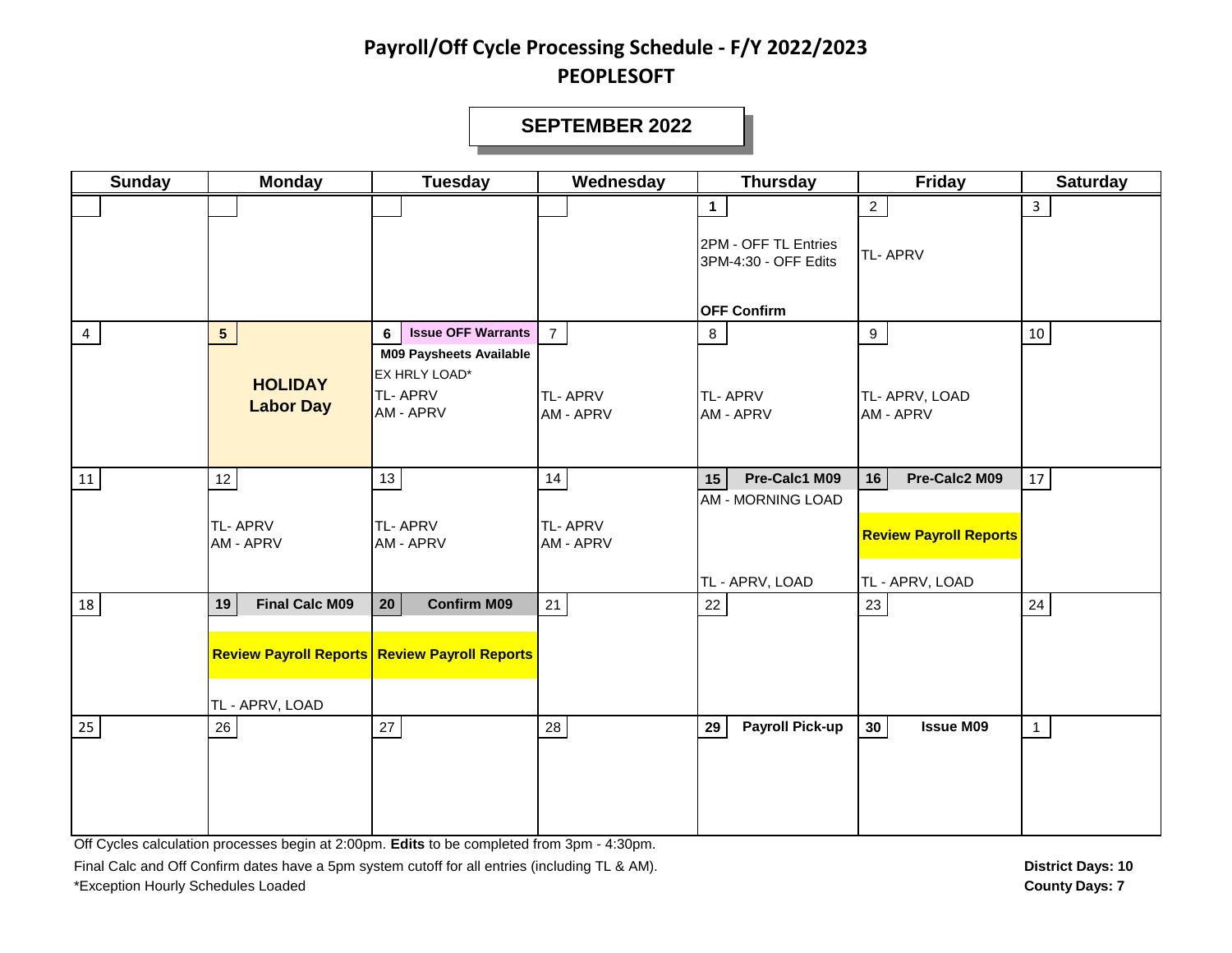#### **OCTOBER 2022**

| <b>Sunday</b>   | <b>Monday</b>                                                  | <b>Tuesday</b>                                   | Wednesday                                                                                                        | <b>Thursday</b>                       | Friday                            | <b>Saturday</b> |
|-----------------|----------------------------------------------------------------|--------------------------------------------------|------------------------------------------------------------------------------------------------------------------|---------------------------------------|-----------------------------------|-----------------|
| $\overline{2}$  | 3 <sup>1</sup><br>2PM - OFF TL Entries<br>3PM-4:30 - OFF Edits | 4<br>TL-APRV                                     | <b>Issue OFF Warrants</b><br>5<br><b>M10 Paysheets Available</b><br>EX HRLY LOAD*<br><b>TL-APRV</b><br>AM - APRV | 6<br><b>TL-APRV</b><br>AM - APRV      | 7<br>TL- APRV, LOAD<br>AM - APRV  | 8               |
|                 | <b>OFF Confirm</b>                                             |                                                  |                                                                                                                  |                                       |                                   |                 |
| 9               | 10<br><b>TL-APRV</b><br>AM - APRV                              | 11<br>TL-APRV<br>AM - APRV                       | 12<br><b>TL-APRV</b><br>AM - APRV                                                                                | 13<br><b>TL-APRV</b><br>AM - APRV     | 14<br>TL- APRV, LOAD<br>AM - APRV | 15              |
| 16              | Pre-Calc1 M10<br>17                                            | Pre-Calc2 M10<br>18                              | 19<br><b>Final Calc M10</b>                                                                                      | <b>Confirm M10</b><br>20 <sub>2</sub> | 21                                | $22\,$          |
|                 | <b>AM - MORNING LOAD</b><br>TL - APRV, LOAD                    | <b>Review Payroll Reports</b><br>TL - APRV, LOAD | <b>Review Payroll</b><br><b>Reports</b><br>TL - APRV, LOAD                                                       | <b>Review Payroll Reports</b>         |                                   |                 |
| 23              | 24                                                             | 25                                               | 26                                                                                                               | 27                                    | <b>Payroll Pick-up</b><br>28      | 29              |
| 30 <sub>o</sub> | <b>Issue M10</b><br>31                                         | $\mathbf{1}$                                     |                                                                                                                  |                                       |                                   |                 |

Off Cycles calculation processes begin at 2:00pm. **Edits** to be completed from 3pm - 4:30pm. Final Calc and Off Confirm dates have a 5pm system cutoff for all entries (including TL & AM). \*Exception Hourly Schedules Loaded **County Days: 6**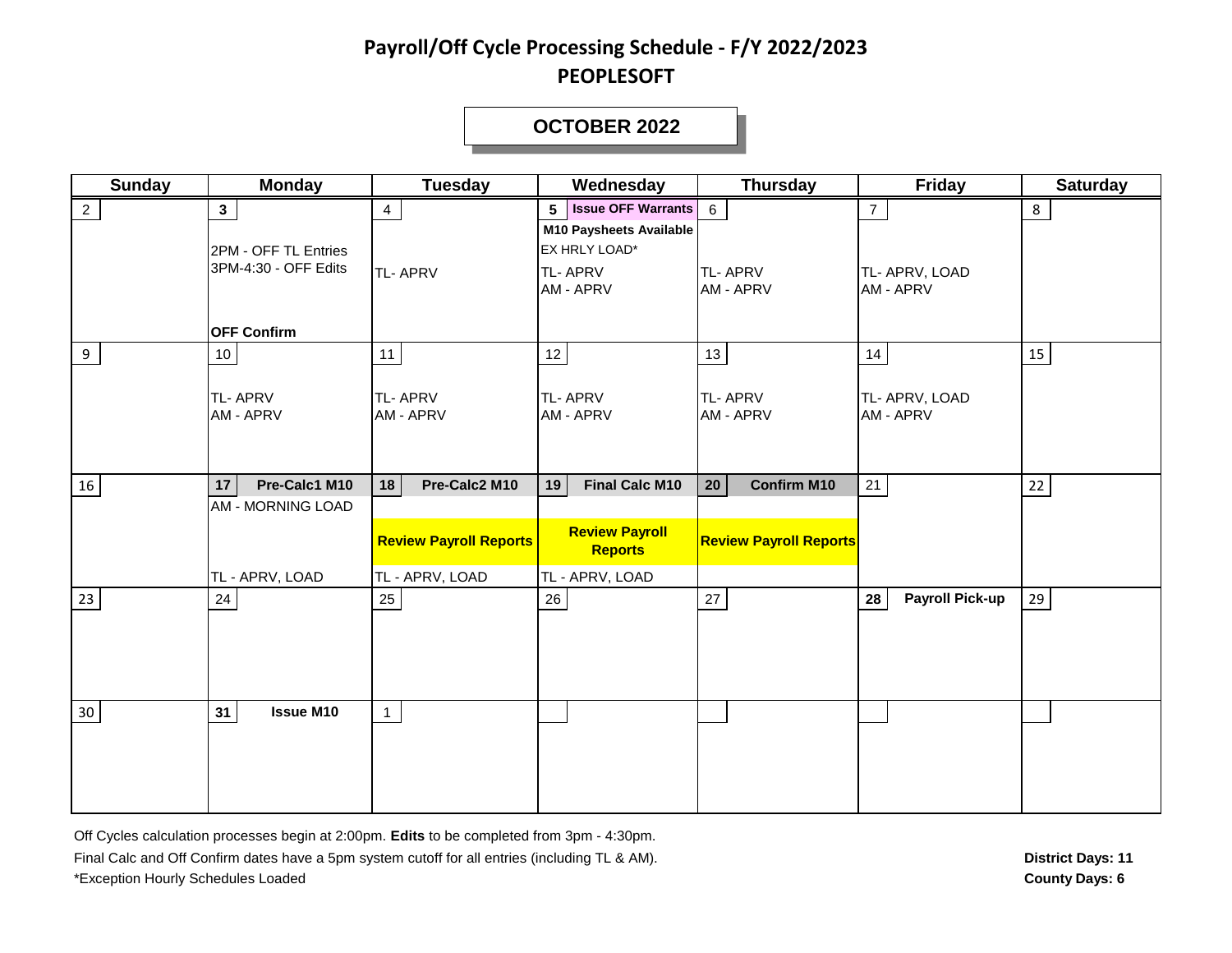#### **NOVEMBER 2022**

| <b>Sunday</b> | <b>Monday</b>                                  | <b>Tuesday</b>                                                                                         | Wednesday                                                           | <b>Thursday</b>                                                                                                   | Friday                                        | <b>Saturday</b> |
|---------------|------------------------------------------------|--------------------------------------------------------------------------------------------------------|---------------------------------------------------------------------|-------------------------------------------------------------------------------------------------------------------|-----------------------------------------------|-----------------|
|               |                                                | $\mathbf 1$<br>2PM - OFF TL Entries<br>3PM-4:30 - OFF Edits<br><b>OFF Confirm</b>                      | $\overline{2}$<br><b>TL-APRV</b>                                    | <b>Issue OFF Warrants</b><br>3 <sup>1</sup><br>M11 Paysheets Available<br>EX HRLY LOAD*<br>TL - APRV<br>AM - APRV | $\overline{4}$<br>TL- APRV, LOAD<br>AM - APRV | $5\phantom{.0}$ |
| 6             | $7\overline{ }$<br><b>TL-APRV</b><br>AM - APRV | 8<br><b>TL-APRV</b><br>AM - APRV                                                                       | 9<br><b>TL-APRV</b><br>AM - APRV                                    | Pre-Calc1 M11<br>10<br><b>AM - MORNING LOAD</b><br>TL - APRV, LOAD                                                | 11<br><b>HOLIDAY</b><br><b>Veteran's Day</b>  | 12              |
| 13            | Pre-Calc2 M11<br>14<br>TL - APRV, LOAD         | 15<br><b>Final Calc M11</b><br><b>Review Payroll Reports Review Payroll Reports</b><br>TL - APRV, LOAD | <b>Confirm M11</b><br>16<br><b>Review Payroll</b><br><b>Reports</b> | 17                                                                                                                | 18                                            | 19              |
| 20            | 21                                             | $22\,$                                                                                                 | 23<br><b>SDCOE</b><br><b>CLOSED</b>                                 | 24<br><b>HOLIDAY</b><br><b>Thanksgiving</b>                                                                       | 25<br><b>HOLIDAY</b><br><b>Thanksgiving</b>   | 26              |
| 27            | 28                                             | <b>Payroll Pick-up</b><br>29                                                                           | <b>Issue M11</b><br>30                                              | $\mathbf{1}$                                                                                                      |                                               |                 |

Off Cycles calculation processes begin at 2:00pm. **Edits** to be completed from 3pm - 4:30pm.

Final Calc and Off Confirm dates have a 5pm system cutoff for all entries (including TL & AM). \*Exception Hourly Schedules Loaded **County Days: 6**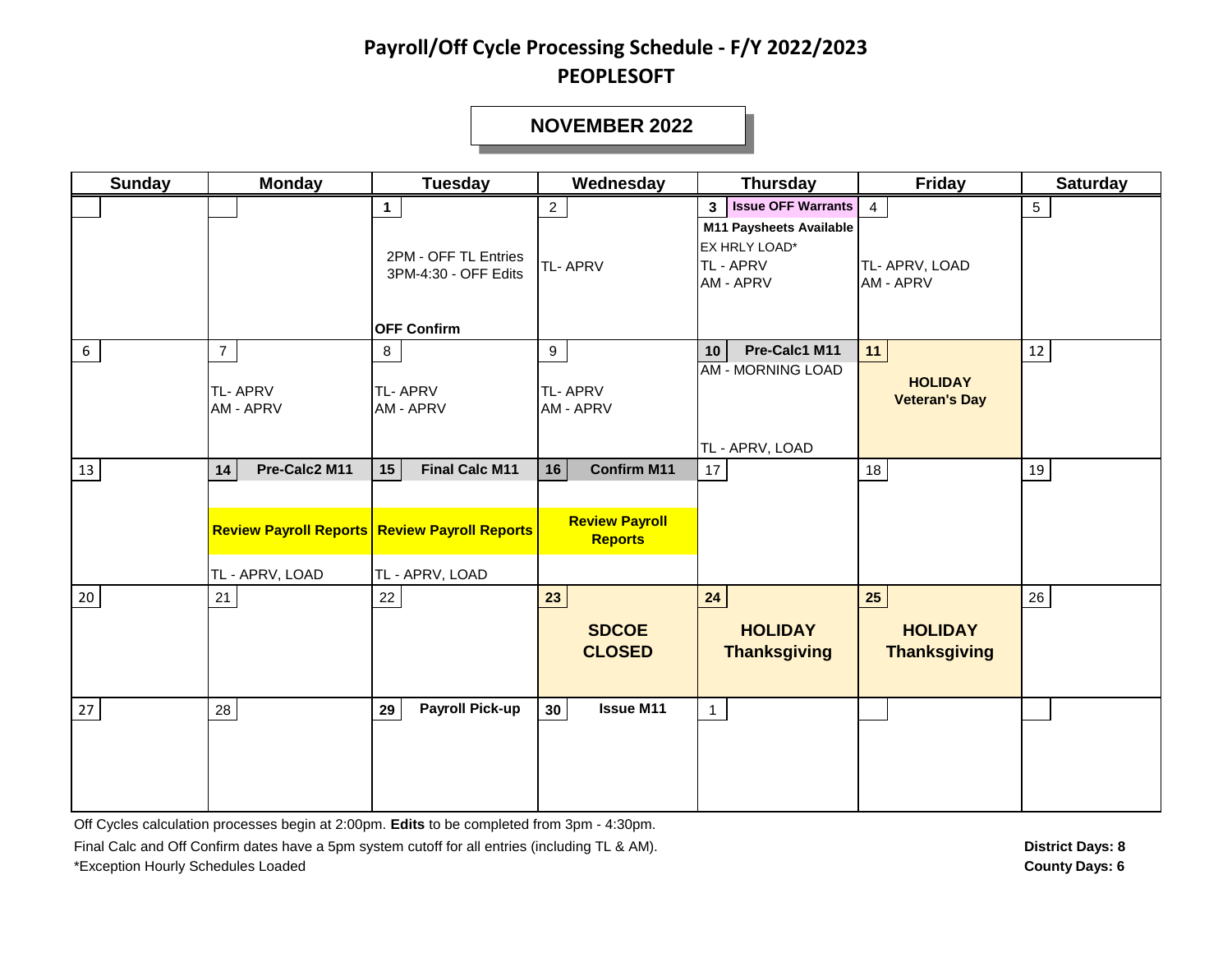#### **DECEMBER 2022**

| <b>Sunday</b> | <b>Monday</b>                             | <b>Tuesday</b>        | Wednesday                               | <b>Thursday</b>                         | <b>Friday</b>                 | <b>Saturday</b> |
|---------------|-------------------------------------------|-----------------------|-----------------------------------------|-----------------------------------------|-------------------------------|-----------------|
|               |                                           |                       |                                         | $\mathbf 1$                             | 2 <sub>2</sub>                | 3               |
|               |                                           |                       |                                         | 2PM - OFF TL Entries                    |                               |                 |
|               |                                           |                       |                                         | 3PM-4:30 - OFF Edits                    | TL - APRV                     |                 |
|               |                                           |                       |                                         |                                         |                               |                 |
|               |                                           |                       |                                         | <b>OFF Confirm</b>                      |                               |                 |
| 4             | <b>Issue OFF Warrants</b><br>5            | Pre-Calc1 M12<br>6    | Pre-Calc2 M12<br>$\overline{7}$         | <b>Final Calc M12</b><br>$\bf{8}$       | <b>Confirm M12</b><br>9       | 10              |
|               | M12 Paysheets Available AM - MORNING LOAD |                       |                                         |                                         |                               |                 |
|               | EX HRLY LOAD*                             |                       |                                         |                                         |                               |                 |
|               | <b>TL-APRV</b><br>AM - APRV               |                       | <b>Review Payroll</b><br><b>Reports</b> | <b>Review Payroll</b><br><b>Reports</b> | <b>Review Payroll Reports</b> |                 |
|               |                                           |                       |                                         |                                         |                               |                 |
|               |                                           | TL - APRV, LOAD       | TL - APRV, LOAD                         | TL - APRV, LOAD                         |                               |                 |
| 11            | 12                                        | 13                    | 14                                      | <b>Payroll Pick-up</b><br>15            | <b>Issue M12</b><br>16        | $17\,$          |
|               |                                           |                       |                                         |                                         |                               |                 |
|               |                                           |                       |                                         |                                         |                               |                 |
|               |                                           |                       |                                         |                                         |                               |                 |
|               | 19                                        | 20                    | 21                                      | 22                                      |                               |                 |
| 18            |                                           |                       |                                         |                                         | 23                            | 24              |
|               |                                           |                       |                                         |                                         | <b>HOLIDAY</b>                |                 |
|               |                                           |                       |                                         |                                         | <b>Winter Holiday</b>         |                 |
|               |                                           |                       |                                         |                                         |                               |                 |
| 25            | ${\bf 26}$                                | 27                    | 28                                      | 29                                      | 30 <sub>o</sub>               | 31              |
|               |                                           |                       |                                         |                                         |                               |                 |
|               | <b>HOLIDAY</b>                            | <b>HOLIDAY</b>        | <b>HOLIDAY</b>                          | <b>HOLIDAY</b>                          | <b>HOLIDAY</b>                |                 |
|               | <b>Winter Holiday</b>                     | <b>Winter Holiday</b> | <b>Winter Holiday</b>                   | <b>Winter Holiday</b>                   | <b>Winter Holiday</b>         |                 |
|               |                                           |                       |                                         |                                         |                               |                 |

Off Cycles calculation processes begin at 2:00pm. Edits to be completed from 3pm - 4:30pm. **District Days: 4** District Days: 4 Final Calc and Off Confirm dates have a 5pm system cutoff for all entries (including TL & AM). \*Exception Hourly Schedules Loaded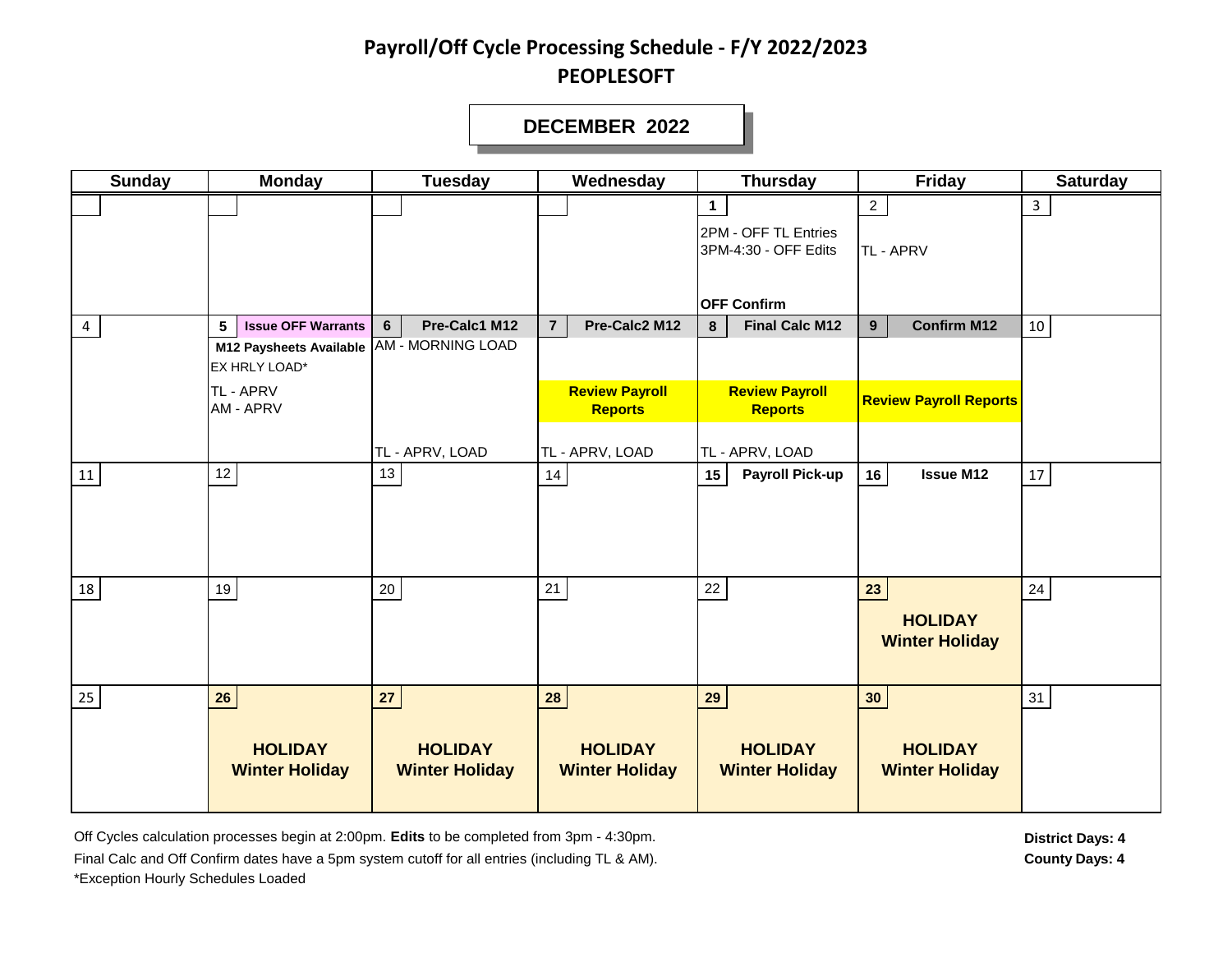**JANUARY 2023**

| <b>Sunday</b> | <b>Monday</b>                                                | <b>Tuesday</b>                                                                       | Wednesday                                                                         | <b>Thursday</b>                                                                                               | <b>Friday</b>                                                                                 | <b>Saturday</b> |
|---------------|--------------------------------------------------------------|--------------------------------------------------------------------------------------|-----------------------------------------------------------------------------------|---------------------------------------------------------------------------------------------------------------|-----------------------------------------------------------------------------------------------|-----------------|
| $\mathbf{1}$  | 2 <sup>7</sup><br><b>HOLIDAY</b><br><b>Winter Holiday</b>    | $3\phantom{a}$<br>2PM - OFF TL Entries<br>3PM-4:30 - OFF Edits<br><b>OFF Confirm</b> | $\overline{4}$<br><b>TL-APRV</b>                                                  | 5 <b>Issue OFF Warrants</b><br><b>M01 Paysheets Available</b><br>EX HRLY LOAD*<br><b>TL-APRV</b><br>AM - APRV | $6\overline{6}$<br>TL - APRV, LOAD<br><b>AM - APRV</b>                                        | $\overline{7}$  |
| 8             | 9<br><b>TL-APRV</b><br><b>AM - APRV</b>                      | 10 <sub>1</sub><br>TL-APRV<br>AM - APRV                                              | 11<br><b>TL-APRV</b><br>AM - APRV                                                 | $12 \mid$<br><b>TL-APRV</b><br>AM - APRV                                                                      | 13<br>TL - APRV, LOAD<br>AM - APRV                                                            | 14              |
| 15            | 16<br><b>HOLIDAY</b><br><b>Martin Luther King</b><br>Jr. Day | Pre-Calc1 M01<br>17<br><b>AM - MORNING LOAD</b><br>TL - APRV, LOAD                   | Pre-Calc2 M01<br>18<br><b>Review Payroll</b><br><b>Reports</b><br>TL - APRV, LOAD | <b>Final Calc M01</b><br>19<br>TL - APRV, LOAD                                                                | <b>Confirm M01</b><br>20 <sub>2</sub><br><b>Review Payroll Reports Review Payroll Reports</b> | 21              |
| 22            | 23                                                           | 24                                                                                   | 25                                                                                | 26                                                                                                            | 27                                                                                            | 28              |
| 29            | <b>Payroll Pick-up</b><br>30                                 | <b>Issue M01</b><br>31                                                               | $\mathbf{1}$                                                                      |                                                                                                               |                                                                                               |                 |

Off Cycles calculation processes begin at 2:00pm. Edits to be completed from 3pm - 4:30pm. Final Calc and Off Confirm dates have a 5pm system cutoff for all entries (including TL & AM). **County Days: 6** County Days: 6 \*Exception Hourly Schedules Loaded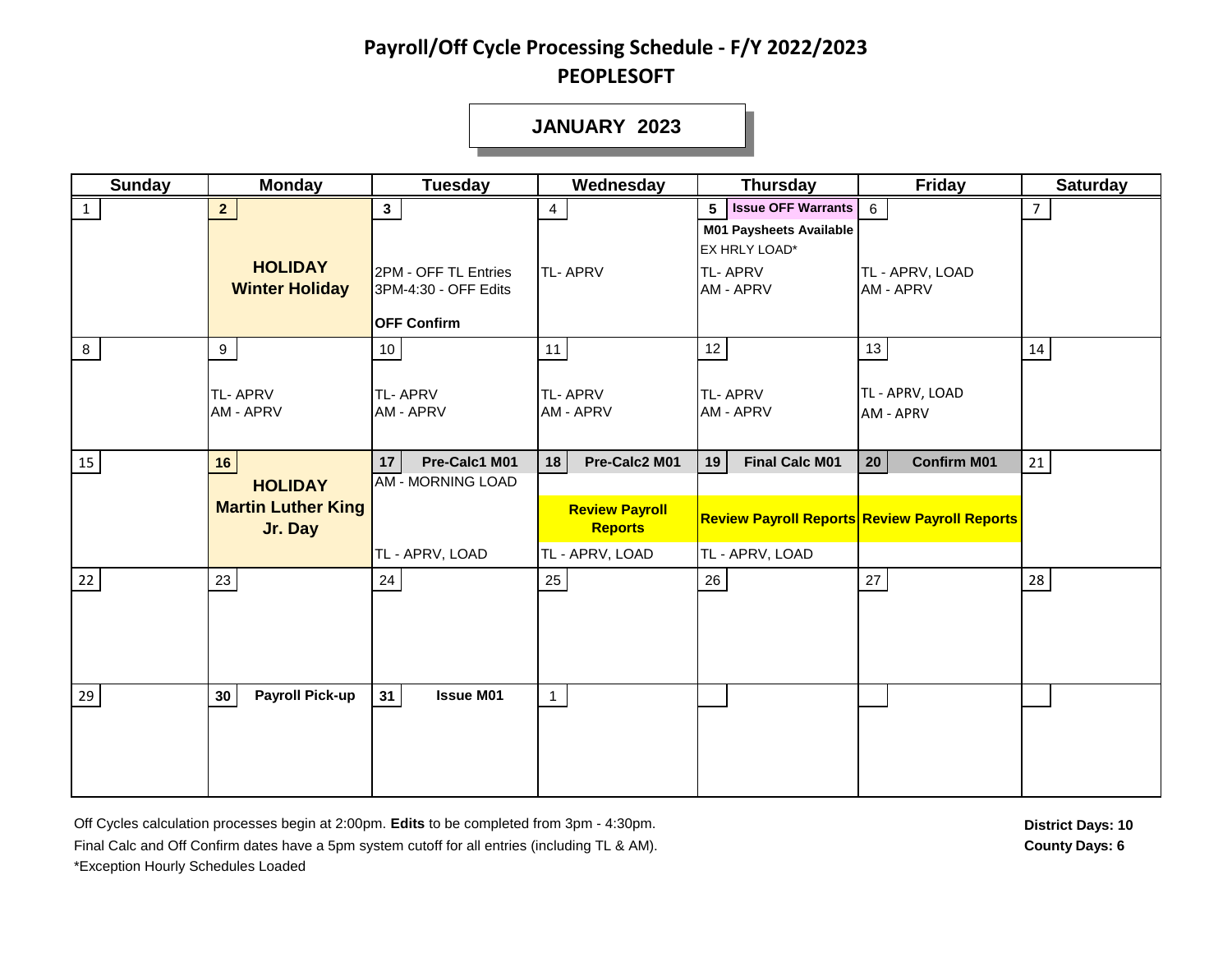#### **FEBRUARY 2023**

| <b>Sunday</b>  | <b>Monday</b>                                                     | <b>Tuesday</b>                                       | Wednesday                                                              | <b>Thursday</b>                                                     | Friday                                                                                                    | <b>Saturday</b>  |
|----------------|-------------------------------------------------------------------|------------------------------------------------------|------------------------------------------------------------------------|---------------------------------------------------------------------|-----------------------------------------------------------------------------------------------------------|------------------|
|                |                                                                   |                                                      | 1.<br>2PM - OFF TL Entries                                             | $\overline{2}$<br>TL - APRV                                         | <b>Issue OFF Warrants</b><br>3 <sup>1</sup><br>M02 Paysheets Available<br>EX HRLY LOAD*<br>TL- APRV, LOAD | $\overline{4}$   |
| 5 <sub>1</sub> | $\,$ 6 $\,$                                                       | $\overline{7}$                                       | 3PM-4:30 - OFF Edits<br><b>OFF Confirm</b><br>8                        | 9                                                                   | AM - APRV<br>10                                                                                           | $11\,$           |
|                | <b>TL-APRV</b><br>AM - APRV                                       | <b>TL-APRV</b><br>AM - APRV                          | <b>TL-APRV</b><br>AM - APRV                                            | <b>TL-APRV</b><br>AM - APRV                                         | TL- APRV, LOAD<br>AM - APRV                                                                               |                  |
| 12             | Pre-Calc1 M02<br>13<br><b>AM - MORNING LOAD</b>                   | Pre-Calc2 M02<br>14<br><b>Review Payroll Reports</b> | <b>Final Calc M02</b><br>15<br><b>Review Payroll</b><br><b>Reports</b> | <b>Confirm M02</b><br>16<br><b>Review Payroll</b><br><b>Reports</b> | 17                                                                                                        | 18               |
| 19             | TL - APRV, LOAD<br>20<br><b>HOLIDAY</b><br><b>Presidents' Day</b> | TL - APRV, LOAD<br>21<br>Cancels                     | TL - APRV, LOAD<br>22<br>Cancels                                       | 23<br>Cancels                                                       | 24<br>Cancels                                                                                             | $25\phantom{.0}$ |
| 26             | ${\bf 27}$<br><b>Payroll Pick-up</b>                              | 28<br><b>Issue M02</b>                               |                                                                        |                                                                     |                                                                                                           |                  |

Off Cycles calculation processes begin at 2:00pm. Edits to be completed from 3pm - 4:30pm. **District Days: 9** District Days: 9 Final Calc and Off Confirm dates have a 5pm system cutoff for all entries (including TL & AM). **County Days: 6** County Days: 6 \*Exception Hourly Schedules Loaded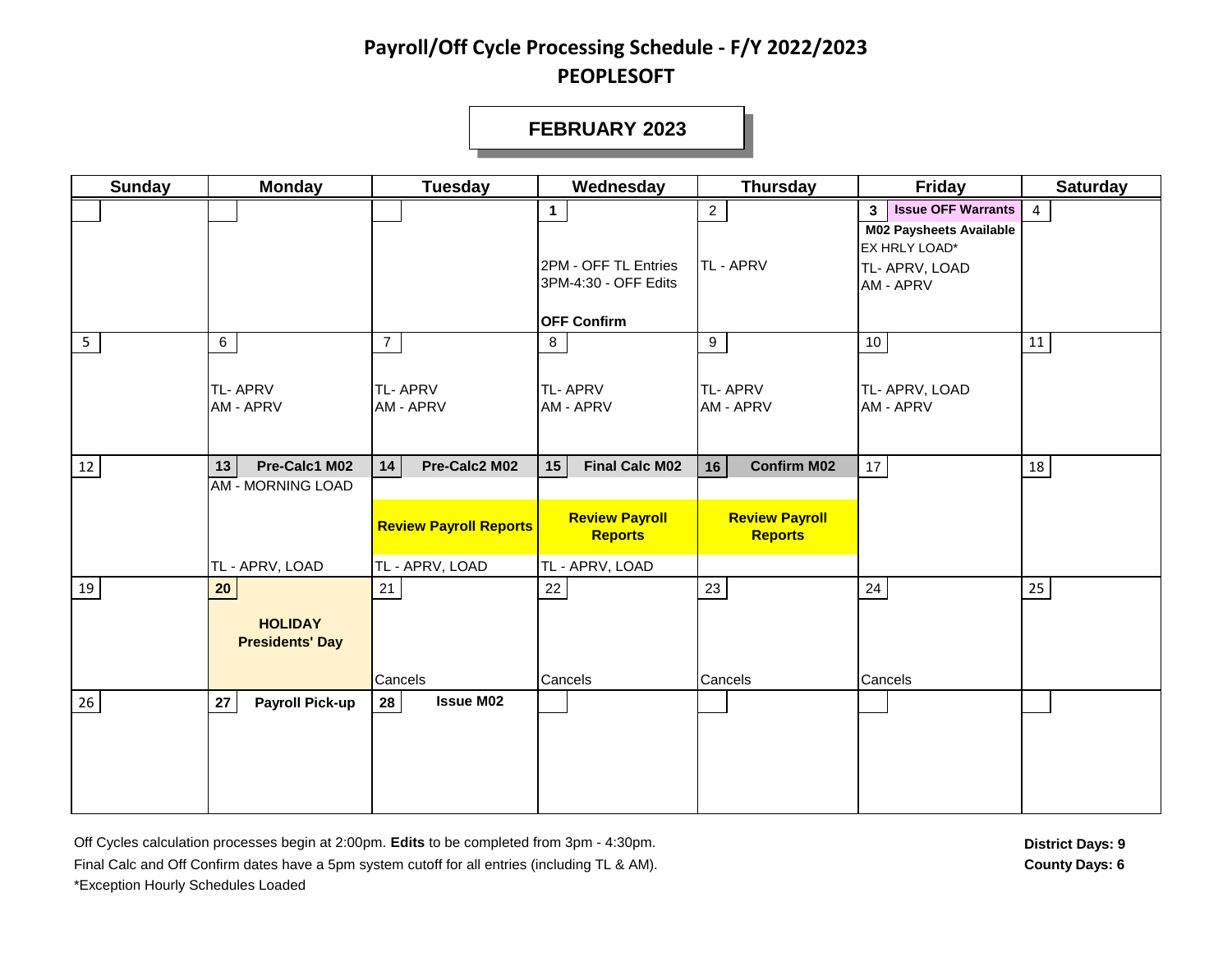#### **MARCH 2023**

| <b>Sunday</b>  | <b>Monday</b>                                  | <b>Tuesday</b>                                       | Wednesday                                    | <b>Thursday</b>                             | <b>Friday</b>                                                                         | <b>Saturday</b> |
|----------------|------------------------------------------------|------------------------------------------------------|----------------------------------------------|---------------------------------------------|---------------------------------------------------------------------------------------|-----------------|
|                |                                                |                                                      | $\mathbf{1}$                                 | $2^{\circ}$                                 | <b>Issue OFF Warrants</b><br>3 <sup>7</sup>                                           | $\overline{4}$  |
|                |                                                |                                                      | 2PM - OFF TL Entries<br>3PM-4:30 - OFF Edits | <b>TL-APRV</b>                              | <b>M03 Paysheets Available</b><br>EX HRLY LOAD*<br>TL- APRV, LOAD<br><b>AM - APRV</b> |                 |
|                |                                                |                                                      | <b>OFF Confirm</b>                           |                                             |                                                                                       |                 |
| 5 <sub>1</sub> | $6\overline{6}$<br><b>TL-APRV</b><br>AM - APRV | 7 <sup>1</sup><br><b>TL-APRV</b><br>AM - APRV        | 8<br><b>TL-APRV</b><br><b>AM - APRV</b>      | 9<br><b>TL-APRV</b><br><b>AM - APRV</b>     | 10<br>TL- APRV, LOAD<br><b>AM - APRV</b>                                              | 11              |
| 12             | 13                                             | 14                                                   | 15                                           | Pre-Calc1 M03<br>16                         | Pre-Calc2 M03<br>17                                                                   | 18              |
|                | <b>TL-APRV</b><br>AM - APRV                    | <b>TL-APRV</b><br>AM - APRV                          | <b>TL-APRV</b><br>AM - APRV                  | <b>AM - MORNING LOAD</b><br>TL - APRV, LOAD | <b>Review Payroll Reports</b><br>TL - APRV, LOAD                                      |                 |
| 19             | <b>Final Calc M03</b><br>${\bf 20}$            | <b>Confirm M03</b><br>21                             | 22                                           | 23                                          | 24                                                                                    | 25              |
|                | TL - APRV, LOAD                                | <b>Review Payroll Reports Review Payroll Reports</b> |                                              |                                             |                                                                                       |                 |
| 26             | 27                                             | 28                                                   | 29<br><b>Payroll Pick-up</b>                 | 30 <sup>°</sup><br><b>Issue M03</b>         | 31                                                                                    |                 |
|                |                                                |                                                      |                                              |                                             | <b>County Auditor Holiday</b><br>Cesar Chavez Day                                     |                 |

Off Cycles calculation processes begin at 2:00pm. Edits to be completed from 3pm - 4:30pm. Final Calc and Off Confirm dates have a 5pm system cutoff for all entries (including TL & AM). **County Days: 6** County Days: 6 \*Exception Hourly Schedules Loaded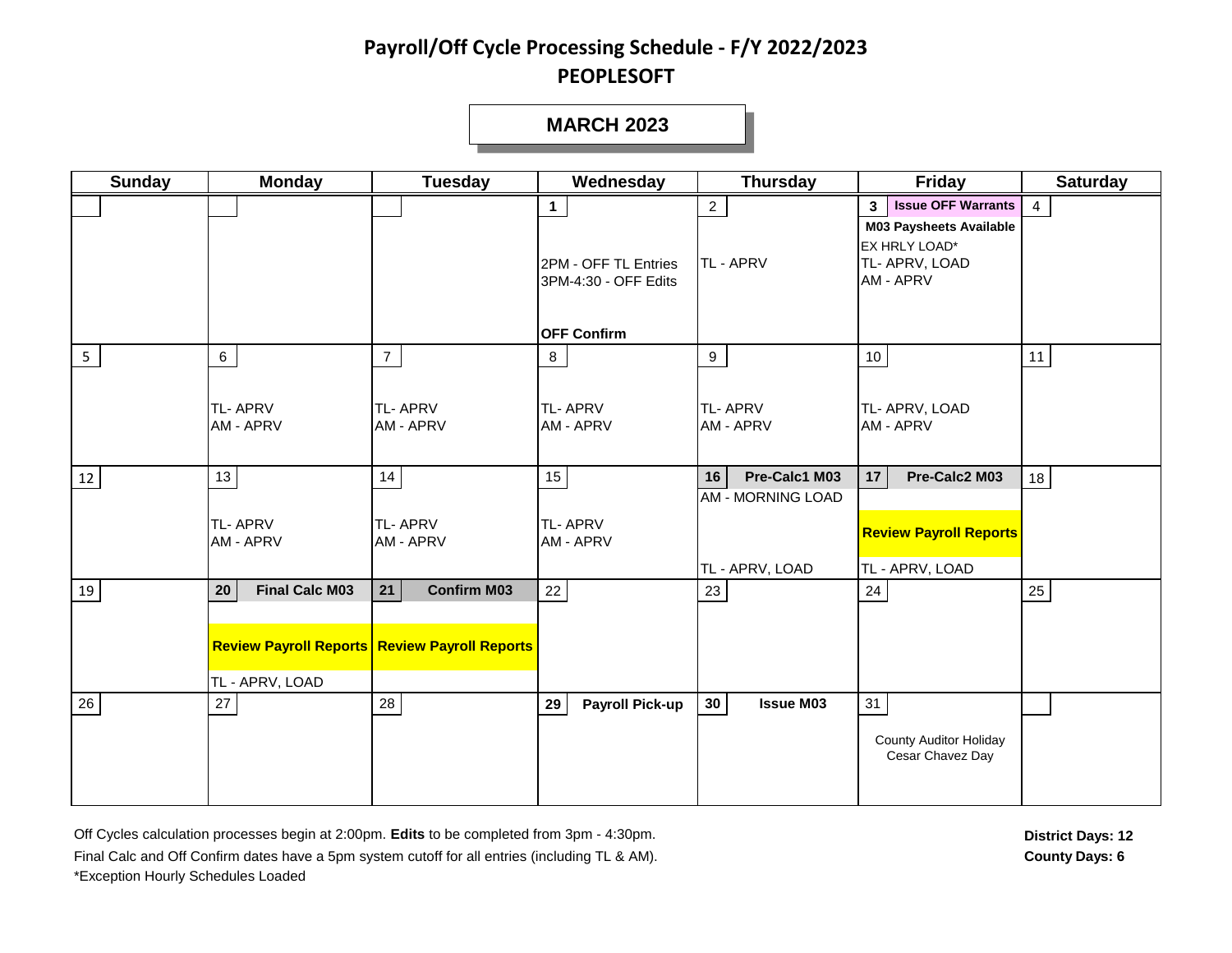#### **APRIL 2023**

| <b>Sunday</b>  | <b>Monday</b>                           | <b>Tuesday</b>                | Wednesday                                       | <b>Thursday</b>              | <b>Friday</b>            | <b>Saturday</b> |
|----------------|-----------------------------------------|-------------------------------|-------------------------------------------------|------------------------------|--------------------------|-----------------|
| $\overline{2}$ | $\mathbf{3}$                            | $\overline{4}$                | <b>Issue OFF Warrants</b><br>5 <sup>1</sup>     | $6\overline{6}$              | $7\overline{ }$          | 8               |
|                |                                         |                               | <b>M04 Paysheets Available</b><br>EX HRLY LOAD* |                              |                          |                 |
|                | 2PM - OFF TL Entries                    | <b>TL-APRV</b>                | <b>TL-APRV</b>                                  | <b>TL-APRV</b>               | TL- APRV, LOAD           |                 |
|                | 3PM-4:30 - OFF Edits                    |                               | AM - APRV                                       | AM - APRV                    | AM - APRV                |                 |
|                |                                         |                               |                                                 |                              |                          |                 |
|                | <b>OFF Confirm</b>                      |                               |                                                 |                              |                          |                 |
| 9              | 10 <sub>1</sub>                         | 11                            | 12                                              | 13                           | Pre-Calc1 M04<br>14      | 15              |
|                |                                         |                               |                                                 |                              | <b>AM - MORNING LOAD</b> |                 |
|                | <b>TL-APRV</b><br>AM - APRV             | <b>TL-APRV</b><br>AM - APRV   | <b>TL-APRV</b><br>AM - APRV                     | <b>TL-APRV</b><br>AM - APRV  |                          |                 |
|                |                                         |                               |                                                 |                              |                          |                 |
|                |                                         |                               |                                                 |                              | TL - APRV, LOAD          |                 |
| 16             | Pre-Calc2 M04<br>17                     | 18<br><b>Final Calc M04</b>   | <b>Confirm M04</b><br>19                        | 20                           | 21                       | $22\,$          |
|                |                                         |                               |                                                 |                              |                          |                 |
|                | <b>Review Payroll</b><br><b>Reports</b> | <b>Review Payroll Reports</b> | <b>Review Payroll</b><br><b>Reports</b>         |                              |                          |                 |
|                | TL - APRV, LOAD                         | TL - APRV, LOAD               |                                                 |                              |                          |                 |
| 23             | 24                                      | 25                            | 26                                              | 27<br><b>Payroll Pick-up</b> | 28<br><b>Issue M04</b>   | 29              |
|                |                                         |                               |                                                 |                              |                          |                 |
|                |                                         |                               |                                                 |                              |                          |                 |
|                |                                         |                               |                                                 |                              |                          |                 |
|                |                                         |                               |                                                 |                              |                          |                 |
| $30\,$         | $\overline{1}$                          |                               |                                                 |                              |                          |                 |
|                |                                         |                               |                                                 |                              |                          |                 |
|                |                                         |                               |                                                 |                              |                          |                 |
|                |                                         |                               |                                                 |                              |                          |                 |

Off Cycles calculation processes begin at 2:00pm. Edits to be completed from 3pm - 4:30pm.

Final Calc and Off Confirm dates have a 5pm system cutoff for all entries (including TL & AM).

\*Exception Hourly Schedules Loaded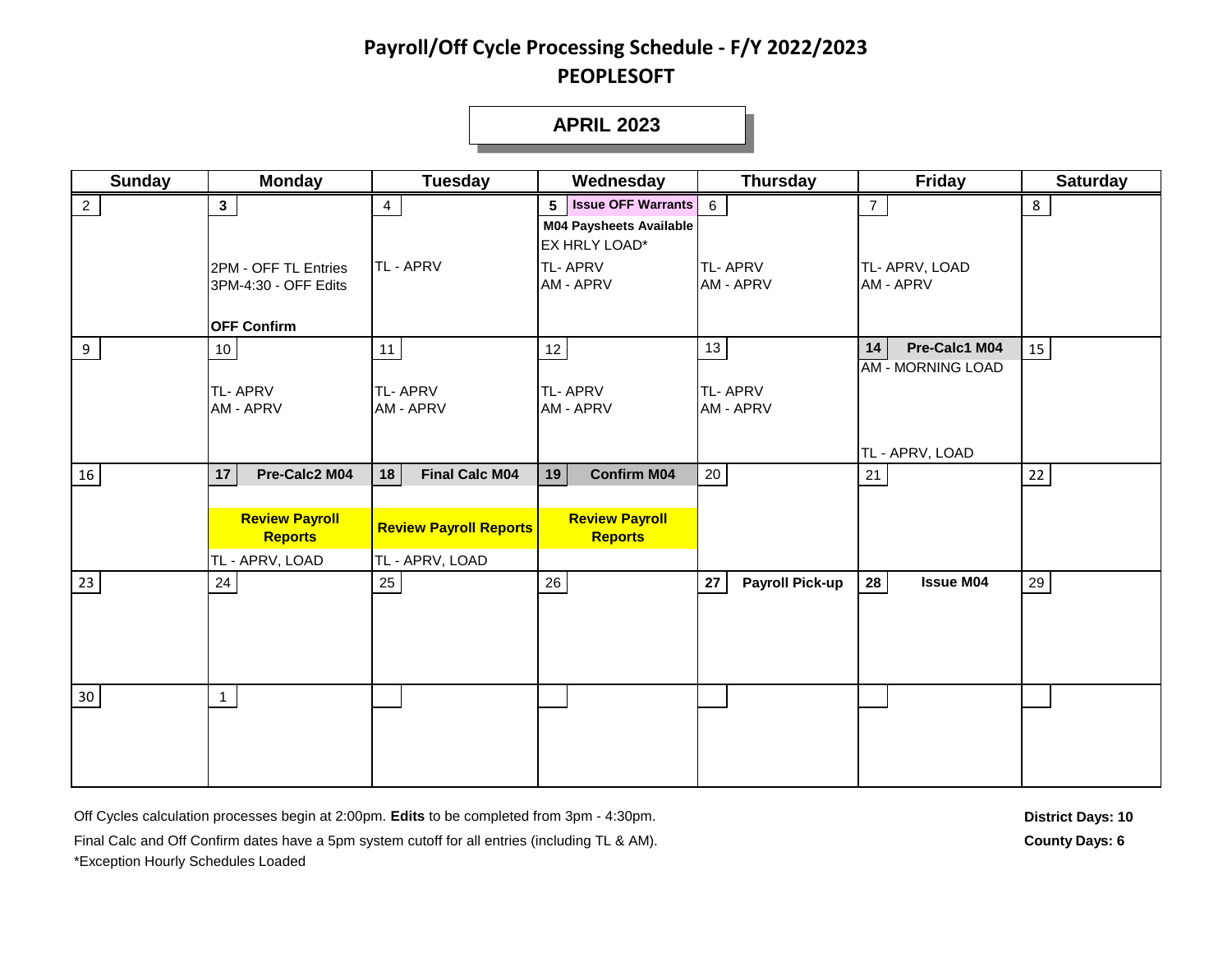#### **MAY 2023**

| <b>Sunday</b> | <b>Monday</b>               | <b>Tuesday</b>                                  | Wednesday                                    | <b>Thursday</b>             | Friday                                               | <b>Saturday</b> |
|---------------|-----------------------------|-------------------------------------------------|----------------------------------------------|-----------------------------|------------------------------------------------------|-----------------|
|               | 1                           | $\overline{2}$                                  | $\mathbf{3}$                                 | $\overline{4}$              | <b>Issue OFF Warrants</b><br>5                       | 6               |
|               |                             |                                                 |                                              |                             | <b>M05 Paysheets Available</b>                       |                 |
|               |                             |                                                 |                                              |                             | EX HRLY LOAD*                                        |                 |
|               |                             |                                                 | 2PM - OFF TL Entries<br>3PM-4:30 - OFF Edits | TL - APRV                   | TL- APRV, LOAD<br>AM - APRV                          |                 |
|               |                             |                                                 |                                              |                             |                                                      |                 |
|               |                             |                                                 | <b>OFF Confirm</b>                           |                             |                                                      |                 |
| 7             | $\bf{8}$                    | 9                                               | 10 <sup>°</sup>                              | 11                          | 12                                                   | 13              |
|               | <b>TL-APRV</b>              | <b>TL-APRV</b>                                  | <b>TL-APRV</b>                               | <b>TL-APRV</b>              | TL- APRV, LOAD                                       |                 |
|               | <b>AM - APRV</b>            | <b>AM - APRV</b>                                | AM - APRV                                    | <b>AM - APRV</b>            | AM - APRV                                            |                 |
|               |                             |                                                 |                                              |                             |                                                      |                 |
|               |                             |                                                 |                                              |                             |                                                      |                 |
| 14            | $15\,$                      | Pre-Calc1 M05<br>16<br><b>AM - MORNING LOAD</b> | Pre-Calc2 M05<br>17                          | 18<br><b>Final Calc M05</b> | <b>Confirm M05</b><br>19                             | 20              |
|               |                             |                                                 |                                              |                             |                                                      |                 |
|               | <b>TL-APRV</b><br>AM - APRV |                                                 | <b>Review Payroll</b><br><b>Reports</b>      |                             | <b>Review Payroll Reports Review Payroll Reports</b> |                 |
|               |                             | TL - APRV, LOAD                                 | TL - APRV, LOAD                              | TL - APRV, LOAD             |                                                      |                 |
| 21            | 22                          | 23                                              | 24                                           | 25                          | 26                                                   | 27              |
|               |                             |                                                 |                                              |                             |                                                      |                 |
|               |                             |                                                 |                                              |                             |                                                      |                 |
|               |                             |                                                 |                                              |                             |                                                      |                 |
|               |                             |                                                 |                                              |                             |                                                      |                 |
| 28            | 29                          | 30<br><b>Payroll Pick-up</b>                    | <b>Issue M05</b><br>31                       | $\mathbf{1}$                |                                                      |                 |
|               | <b>HOLIDAY</b>              |                                                 |                                              |                             |                                                      |                 |
|               | <b>Memorial Day</b>         |                                                 |                                              |                             |                                                      |                 |
|               |                             |                                                 |                                              |                             |                                                      |                 |

Off Cycles calculation processes begin at 2:00pm. **Edits** to be completed from 3pm - 4:30pm. Final Calc and Off Confirm dates have a 5pm system cutoff for all entries (including TL & AM). \*Exception Hourly Schedules Loaded **County Days: 6**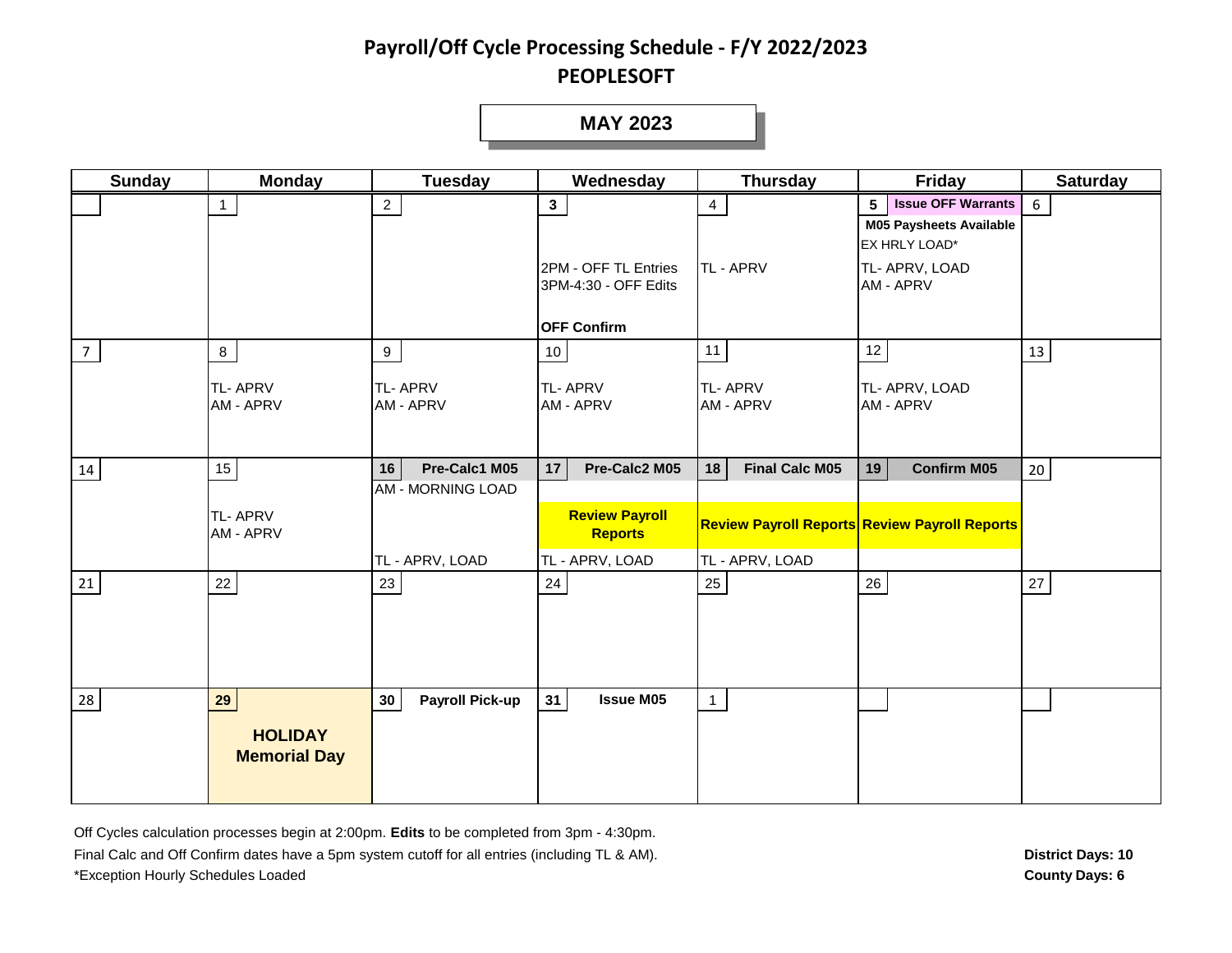**JUNE 2023**

| <b>Sunday</b>  | <b>Monday</b>                                                                  | <b>Tuesday</b>                                   | Wednesday                               | <b>Thursday</b>                              | <b>Friday</b>                                    | <b>Saturday</b> |
|----------------|--------------------------------------------------------------------------------|--------------------------------------------------|-----------------------------------------|----------------------------------------------|--------------------------------------------------|-----------------|
|                |                                                                                |                                                  |                                         | 1                                            | $2^{\circ}$                                      | 3               |
|                |                                                                                |                                                  |                                         | 2PM - OFF TL Entries<br>3PM-4:30 - OFF Edits | <b>TL-APRV</b>                                   |                 |
|                |                                                                                |                                                  |                                         | <b>OFF Confirm</b>                           | Cancels                                          |                 |
| $\overline{4}$ | $5\phantom{.0}$<br><b>Issue OFF Warrants</b><br><b>M06 Paysheets Available</b> | $6\overline{6}$                                  | $\overline{7}$                          | 8                                            | 9                                                | 10              |
|                | EX HRLY LOAD*<br>TL - APRV<br><b>AM - APRV</b>                                 | <b>TL-APRV</b><br>AM - APRV                      | <b>TL-APRV</b><br><b>AM - APRV</b>      | <b>TL-APRV</b><br>AM - APRV                  | TL - APRV, LOAD<br>AM - APRV                     |                 |
| 11             | $12 \overline{ }$                                                              | 13                                               | 14                                      | Pre-Calc1 M06<br>15                          | Pre-Calc2 M06<br>16                              | 17              |
|                | <b>TL-APRV</b><br>AM - APRV                                                    | <b>TL-APRV</b><br>AM - APRV                      | <b>TL-APRV</b><br>AM - APRV             | <b>AM - MORNING LOAD</b><br>TL - APRV, LOAD  | <b>Review Payroll Reports</b><br>TL - APRV, LOAD |                 |
| 18             | 19                                                                             | 20<br><b>Final Calc M06</b>                      | 21<br><b>Confirm M06</b>                | 22                                           | 23                                               | 24              |
|                | <b>HOLIDAY</b><br><b>Juneteenth National</b><br><b>Independence Day</b>        | <b>Review Payroll Reports</b><br>TL - APRV, LOAD | <b>Review Payroll</b><br><b>Reports</b> |                                              |                                                  |                 |
| 25             | 26                                                                             | 27                                               | 28                                      | <b>Payroll Pick-up</b><br>29                 | <b>Issue M06</b><br>30 <sup>°</sup>              |                 |
|                |                                                                                |                                                  |                                         |                                              |                                                  |                 |

Off Cycles calculation processes begin at 2:00pm. **Edits** to be completed from 3pm - 4:30pm. Final Calc and Off Confirm dates have a 5pm system cutoff for all entries (including TL & AM). \*Exception Hourly Schedules Loaded **County Days: 6**